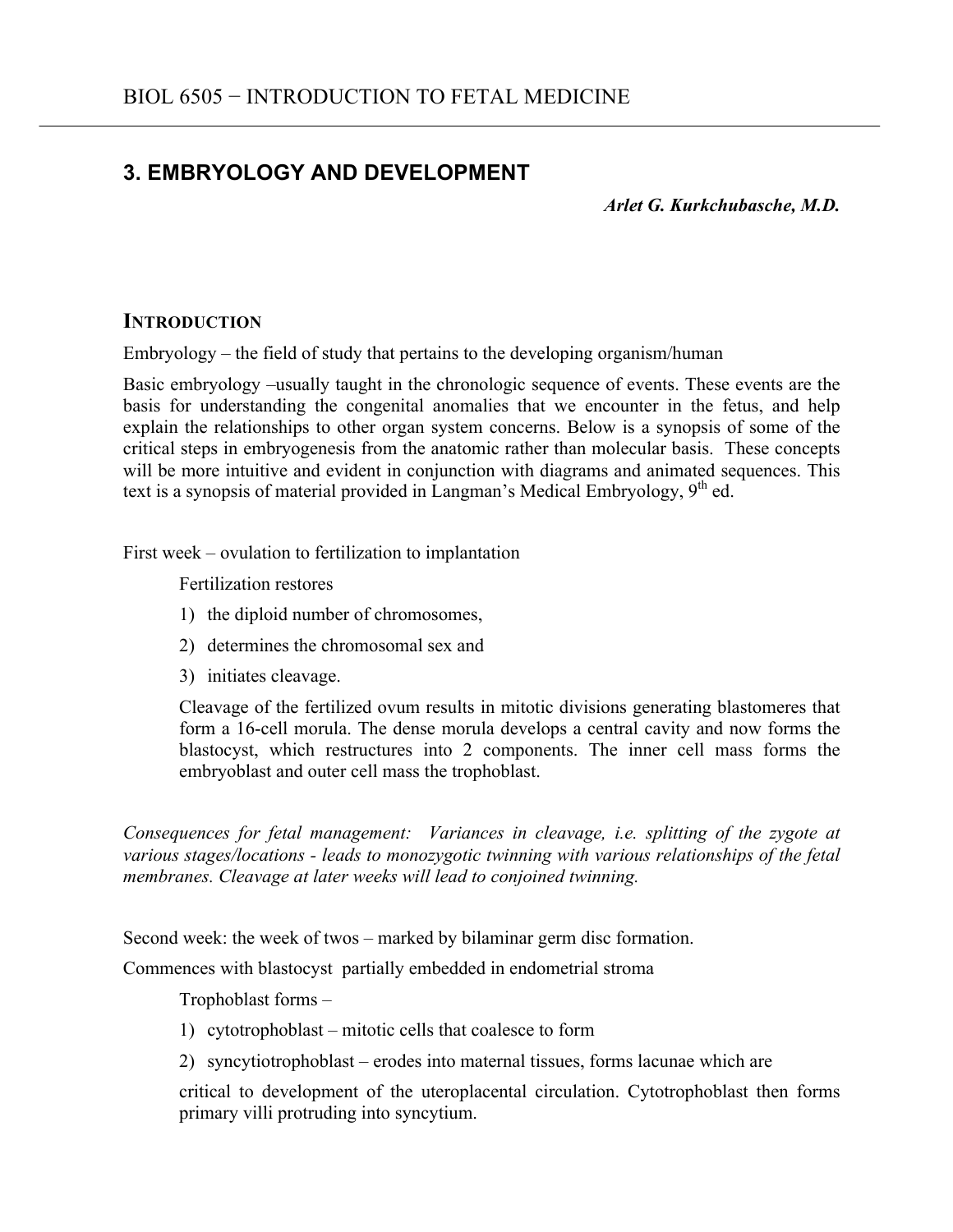Embryoblast forms epiblast and hypoblast which constitute the "bilaminar disc".

- 1) epiblast layers give rises to the amniotic cavity superior to it
- 2) hypoblast layer gives rise to the primitive yolk sac/ extracoelomic cavity. Cells from the yolk sac will form the extraembryonic mesoderm which forms the chorionic cavity

*Consequences to fetal development: Site of embedding on the anterior or posterior uterine wall may have consequences to fetal accessibility. Ectopic implantation constitutes risk to fetus and mother.*

Third week – trilaminar germ disc stage

Gastrulation: the process that establishes 3 germ cell layers

Event begins with formation of primitive streak on surface of epiblast. This has an orientation with the cephalic end marked by the primitive node and pit

Epiblast cells migrate to the primitive streak detach and slip underneath in process called invagination, thereby displacing the hypoblast and becoming the endoderm. Another layer of cells forms between this endoderm and the eipblast- these form the mesoderm and the remaining epiblast now is referred to as the ectoderm.

Invaginating cells that migrate cephalad to form the prechodal plate which will become important in the induction of the forebrain. It is located close to the buccopharnyngeal membrane (tightly adherent ectoderm and endoderm cells) that will form the opening of the oral cavity.

Migrating cells then form the notochord extending from the prechordal plate cranially to the primitive pit caudally. Where the pit forms the indentation in the epiblast – the neurenteric canal temporarily connects the amniotic and yolk sac cavities.

The Cloacal membrane is formed at the caudal end of the embryonic disk- formed by tightly adherent ecto- and endoderm.

Establishment of body axes, laterality and fate map concept - see chapter 3 (Genetics and embryology).

*Clinical consequences of errors at this stage of development*

*Anterior midline of germ disc subject to necrosis from high dose alcohol – explains midline craniofacial features and holoprosencephaly.*

*Insufficient mesoderm formation in caudal aspect of embryo - caudal dysgenesis – evident in utero as hypoplasia lower limbs, vertebral anomalies, GU anomalies*

*Errors in laterality sequences may lead to situs inversus.*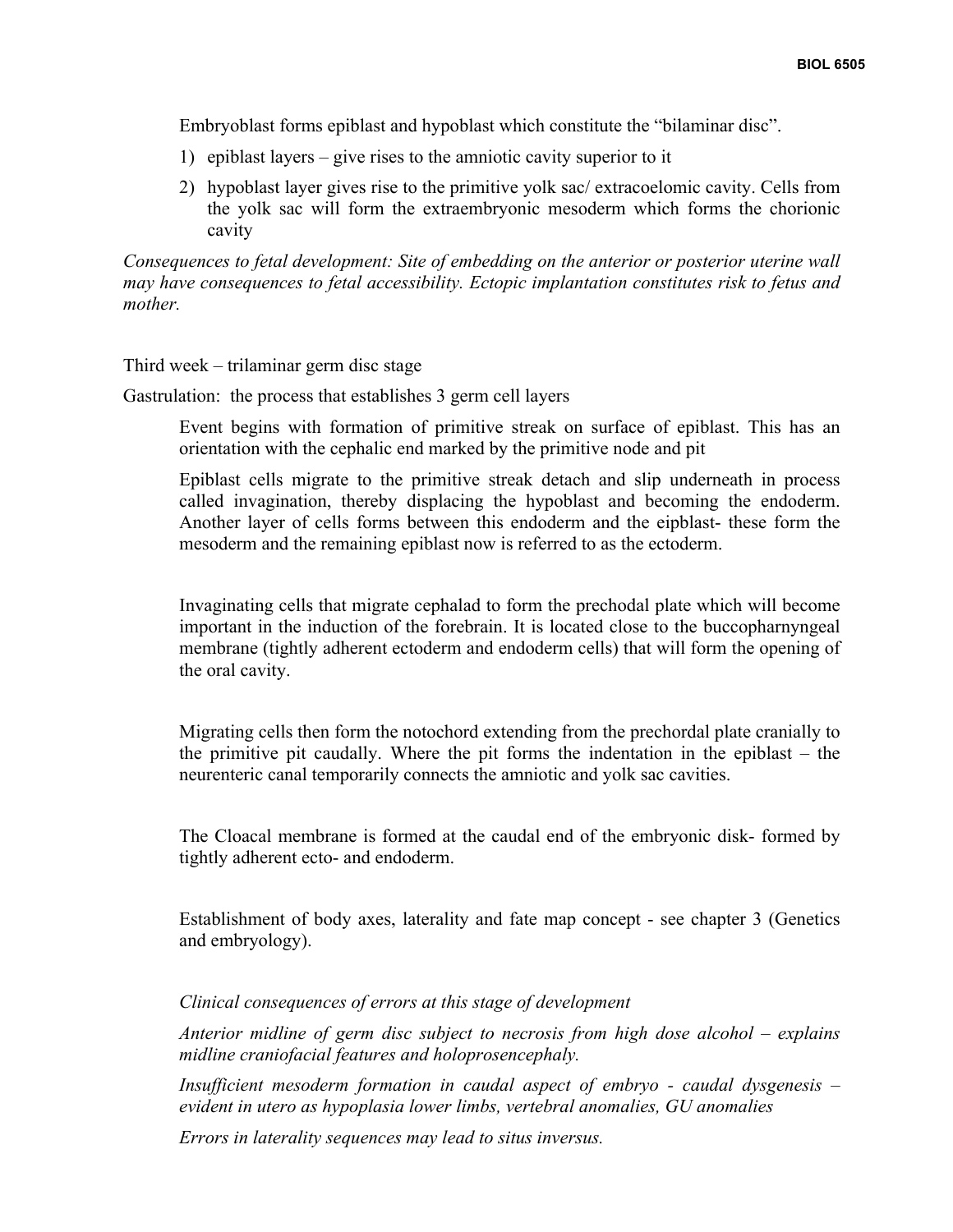*Remnants of the primitive streak may result in tumors exhibiting all three germ cell layers – i.e. sacrococcygeal tumors*

Trophoblast activities

More definitive villi forming by invasion of mesodermal cells which are source of developing capillaries. The tertiary/definitive placental villus has capillaries traversing it and contacting capillaries in chorionic plate and connecting stalk. These same capillaries communicate with the circulatory system forming in the embryo, such that when the heart starts beating in the  $4<sup>th</sup>$  week the villous system can complete the loop.

Cytotrophoblastic cells continues to grow beyond the villi and connect form an outer cytotrophoblast shell, which bonds the chorionic sac to the maternal tissues. The chorionic cavity enlarges and the embryo becomes attached to the trophoblastic shell by the connecting stalk that will become the umbilical cord.

*These terms are important in the fetal evaluation later as these vascular spaces /structures become a source for sampling of cells/blood.*

Third to eighth week – the embryonic period

Period of organogenesis - derived from 3 germ layers – ecto-, meso- and endoderm. This is the period in which the embryo is most susceptible to disturbances in organ development.

Ectoderm – gives rise to the organs and structures that maintain contact to the outside world.

- 1) the CNS
- 2) the peripheral nervous system
- 3) the sensory epithelium of the ear, nose and eye
- 4) the epidermis, hair and nails
- 5) subcutaneous glands, mammary glands, pituitary gland and enamel of the teeth.

In vicinity of neural plate these become neuroectoderm and participate in neurolation, which results in configurational changes that lead to creation of neural tube with a narrow caudal aspect – the spinal cord and the broader cephalic portion – the brain vesicles. Until fusion is complete, the tube communicates with amniotic cavity by way of neuropores. A subpopulation of these cells, the neural crest cells migrate. Those from the trunk region migrate to either the skin to form melanocytes or via another pathway to form the sensory ganglia, sympathetic and enteric neurons, Schwann cells and cells of the adrenal medulla.

Implications for fetal medicine – tumors derived from the neural crest cells in the vicinity of the adrenal may be picked up. Defects in neural tube development - persistent connection with amniotic cavity and basis for elevated AFP in amniotic fluid..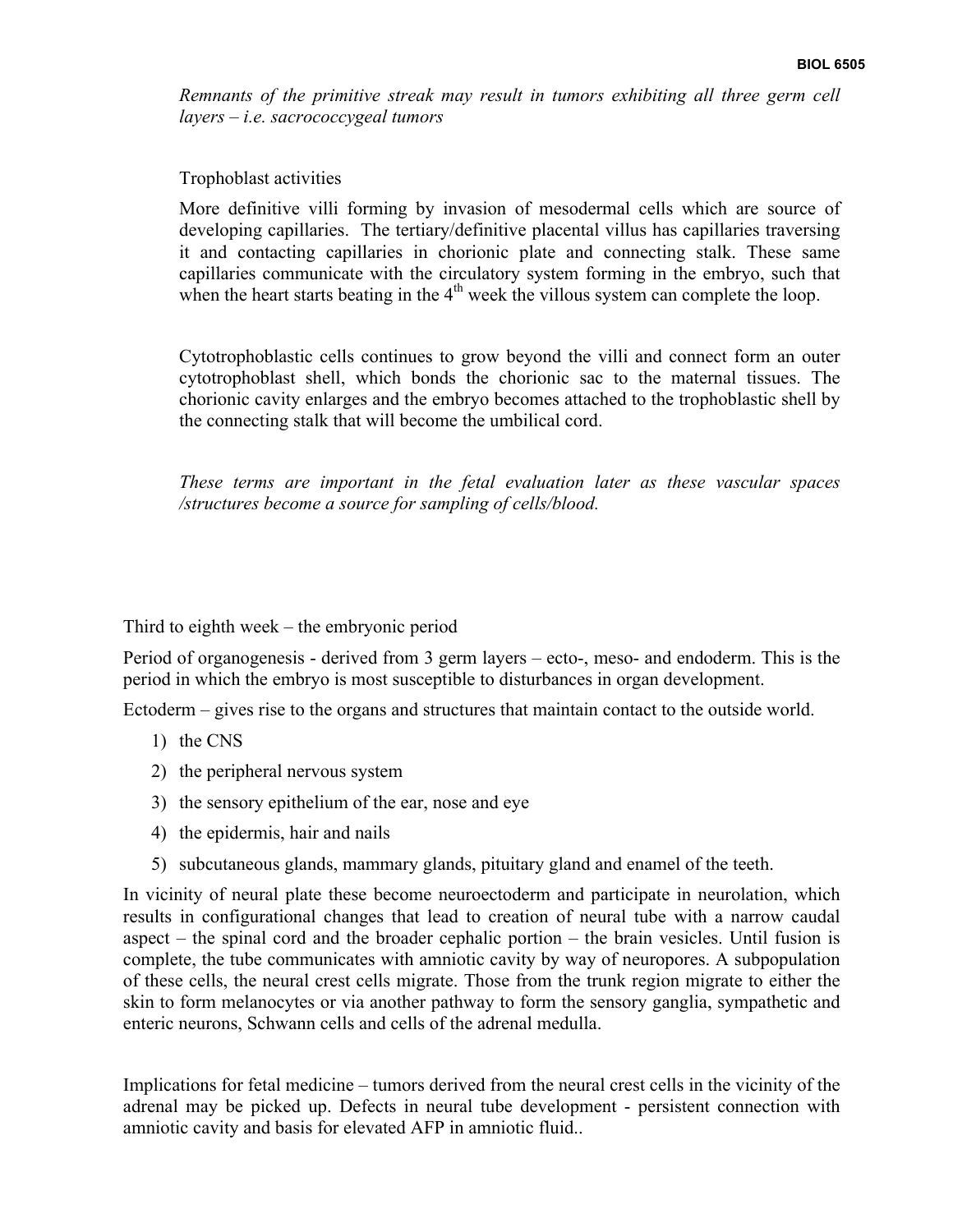Derivatives of the mesodermal layer

Proliferation of the mesodermal germ layer results

- 1) paraxial mesoderm close to midline
- 2) intermediate mesoderm and
- 3) lateral mesoderm which divides into
	- a) splanchnic/visceral mesoderm continuous with mesoderm of yolk sac or
	- b) somatic/parietal mesoderm along amnion mesoderm

1) Paraxial mesoderm – organizes into segments in craniocaudal sequence forming somites, each of which has its own sclerotome (cartilage and bone), myotome ( muscle) and dermatome(skin) and nerve component.

2) Intermediate mesoderm forms segmental and unsegmented masses that ultimately generate components of the urogenital system.

3) lateral plate mesoderm – splits into parietal and visceral layers. The parietal mesoderm along with overlying ectoderm will form the lateral and ventral abdominal wall, while that surrounding the intraembryonic cavity form the mesothelial membranes lining the peritoneal, pleural and pericardial cavities. The visceral layer with the underlying endoderm will form the wall of the gut, or form the serous membranes around the organs.

Vasculogenesis originates in the mesoderm, which is the source for both the precursors to the vessels as well as the hematopoietic stem cells. Once a primary vascular bed is established angiogenesis describes the process of sprouting new vessels from existing ones.

## Derivatives of the endodermal layer

This cell population covers the ventral surface of the embryo and forms the roof of the yolk sac. As the craniocaudal folding occurs, more of this lining gets folded into the embryo and 3 regions of the primitive gut are described.

- 1) The foregut from the buccopharyngeal membrane to the liver bud
- 2) The hindgut which terminates in the cloacal membrane
- 3) The midgut in between which remains connected to the yolk sac via the vitelline duct

As development progresses the endoderm will give rise to the

- a) epithelial lining of the respiratory tract
- b) the parenchyma of thyroid, parathyroid, liver and pancreas
- c) reticular stroma of tonsils and thymus
- d) epithelial lining of bladder and urethra
- e) epithelial lining of tympanic cavity and auditory tube